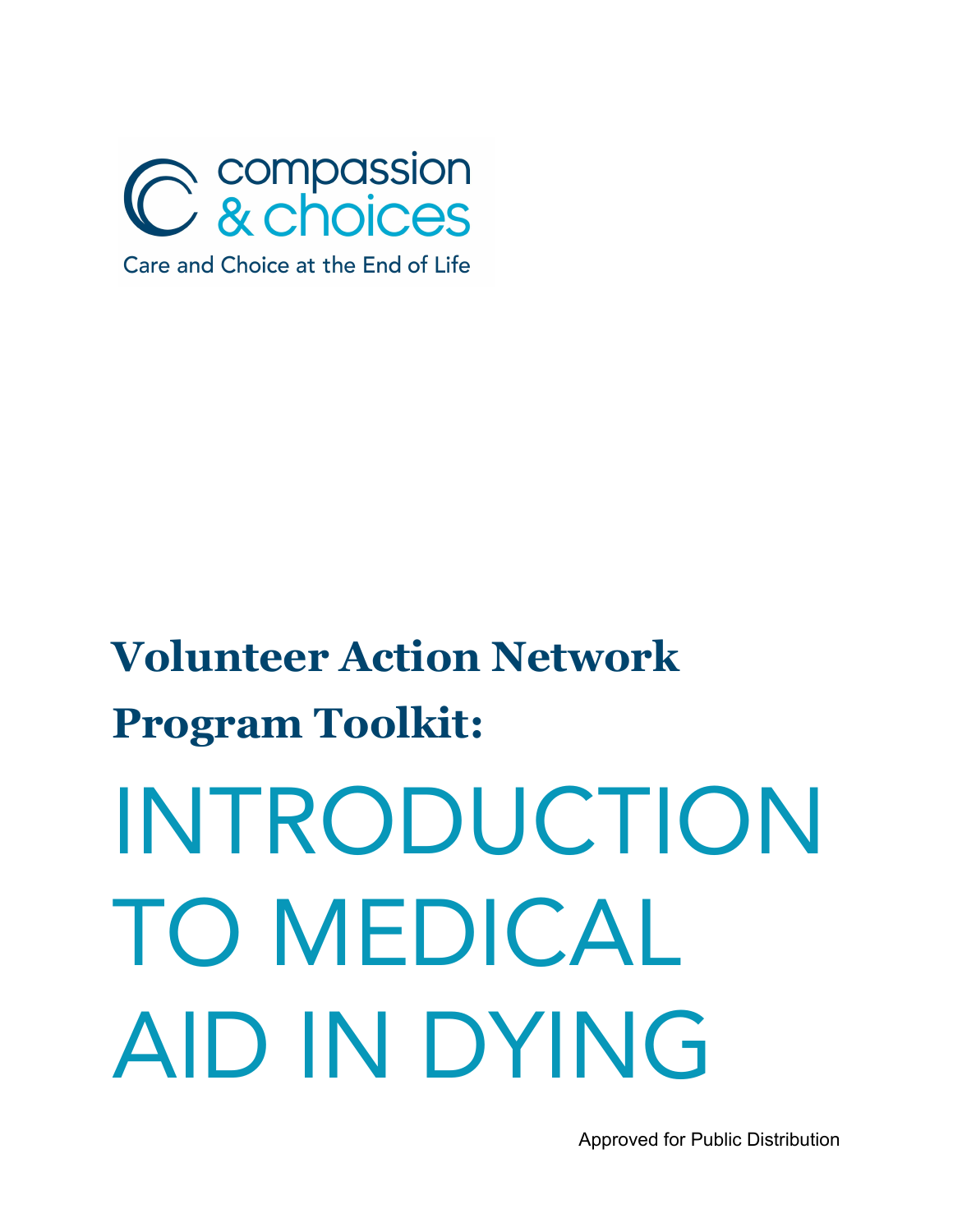## **What is Medical Aid in Dying?**

Medical Aid in Dying is a medical practice that provides a terminally ill, mentally capable adult with <sup>a</sup> prognosis of six months or less to live with the option to request a doctor's **prescription for medication** they can decide to self-ingest to peacefully end unbearable suffering.

Eleven jurisdictions currently authorize medical aid in dying: California, Colorado, Hawai'i, Maine, Montana, New Jersey, New Mexico, Oregon, Vermont, Washington state, and Washington, D.C.

Although each jurisdiction's medical aid-in-dying laws vary slightly, well-established eligibility standards and over a dozen guidelines are applied in each case. For example, two healthcare providers must confirm that the patient has a prognosis of six months or less to live — due to terminal illness, not because of age or disability — is able to make an informed healthcare decision, is not being coerced and is able to take the medication themselves.

Many who receive a prescription for medical aid in dying do not ingest the medication, but research shows just having medical aid in dying as an option relieves fear and anxiety — even for those who never choose it.

This toolkit strives to answer some of the most common questions and address standard misconceptions about medical aid in dying. It is also an introduction to the resources available through Compassion & Choices, including polling data, fact sheets and more.

#### Does the American Medical Association support medical aid in dying?

On June 11, 2019, a new policy position recommended by the Council on Ethical and Judicial Affairs (CEJA [2-A-19](http://compassionandchoices.org/wp-content/uploads/a19-ceja2.pdf) Report) was adopted by the American Medical Association (AMA). For the first time, the AMA affirmed that physicians participating in medical aid in dying are acting consistently with their professional obligations.

Striking a balance, the AMA highlighted two separate provisions of the Medical Code of Ethics as relevant and applicable to medical aid in dying, establishing that physicians who participate in medical aid in dying are adhering to their professional, ethical obligations as are physicians who decline to participate. This position allows for, respects and supports the diverse views of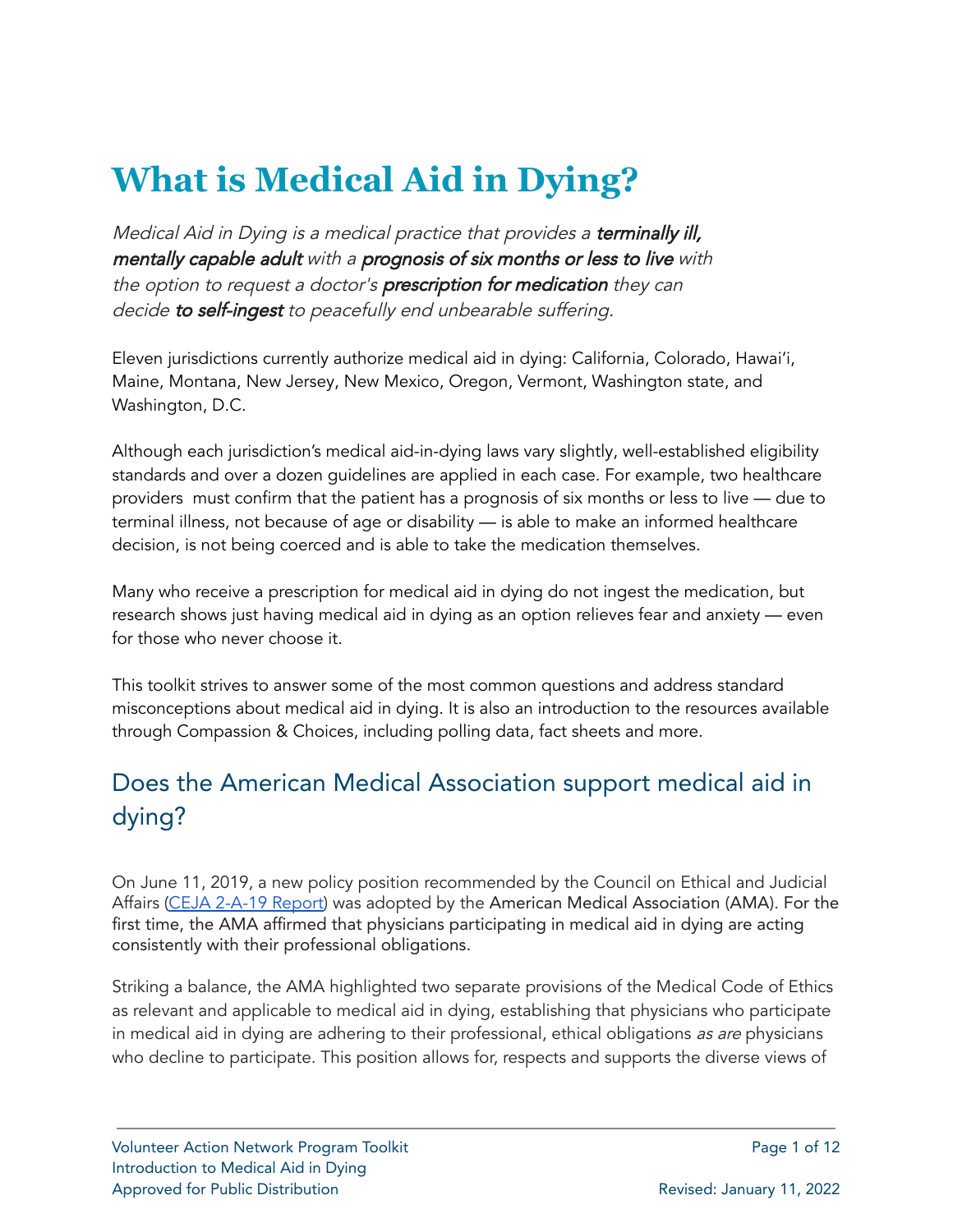the AMA's membership. There are more details regarding the 2019 policy of the AMA in this Fact Sheet: Where Does the American Medical [Association](https://docs.google.com/document/d/1YKQJ3d9rW4XvhfSN117bCAIWphTe723kKyelQ7TN9ZE/edit) Stand on Medical Aid in Dying?

#### Where does the medical community stand on medical aid in dying?

A Medscape Oncology Ethics Report of 2020 showed this: When asked "should physician assisted dying be made legal for terminally ill patients?" 55% of the more than 5,000 oncologists surveyed nationwide said "yes," compared to 49% in 2018."

A 2020 survey of 5,000 physicians conducted by [Medscape](https://www.medscape.com/slideshow/2020-ethics-report-life-death-6013311#2) [ [https://www.medscape.com/slideshow/2020-ethics-report-life-death-6013311#2\]](https://www.medscape.com/slideshow/2020-ethics-report-life-death-6013311#2) indicates doctors in the United States agree — by a 38% margin (55% vs. 17%) — that physician assisted dying should be made legal for terminally ill patients.

More and more medical associations and professional organizations are adopting policies that support patient-directed care.

In October 2018, The American Academy of Family [Physicians](https://compassionandchoices.org/?s=american+academy+of+family+physicians) (AAFP) adopted a position of "engaged neutrality" on the issue of medical aid in dying. Further, in their position statement, the AAFP rejects the term "assisted suicide" in reference to medical aid in dying. The AAFP joined the **American [Association](http://aahpm.org/positions/pad) of Hospice and Palliative Medicine**, which adopted a similar position in 2016.

In June 2019 the American Nurses Association said in a six-page position [statement](https://www.nursingworld.org/medical-aid-in-dying):

"Nurses … must be comfortable supporting patients with end-of-life conversations, assessing the context of <sup>a</sup> medical aid-in-dying request … knowing about aid-in-dying laws and how those affect practice … remain objective when discussing end-of-life options with patients who are exploring medical aid-in-dying [and] have an ethical duty to be knowledgeable about this evolving issue."

Since 2015, dozens of national and state medical and professional associations have dropped their opposition to, or endorsed medical aid in dying in response to growing support for this end-of-life care option among physicians and the public. For a comprehensive list of organizations and societies, their official position statement, the number of members, and date of their statement, please refer to this fact sheet: Major Medical [Associations](https://compassionandchoices.org/resource/medical-associations-medical-aid-dying/) That Recognize [Medical](https://compassionandchoices.org/resource/medical-associations-medical-aid-dying/) Aid in Dying.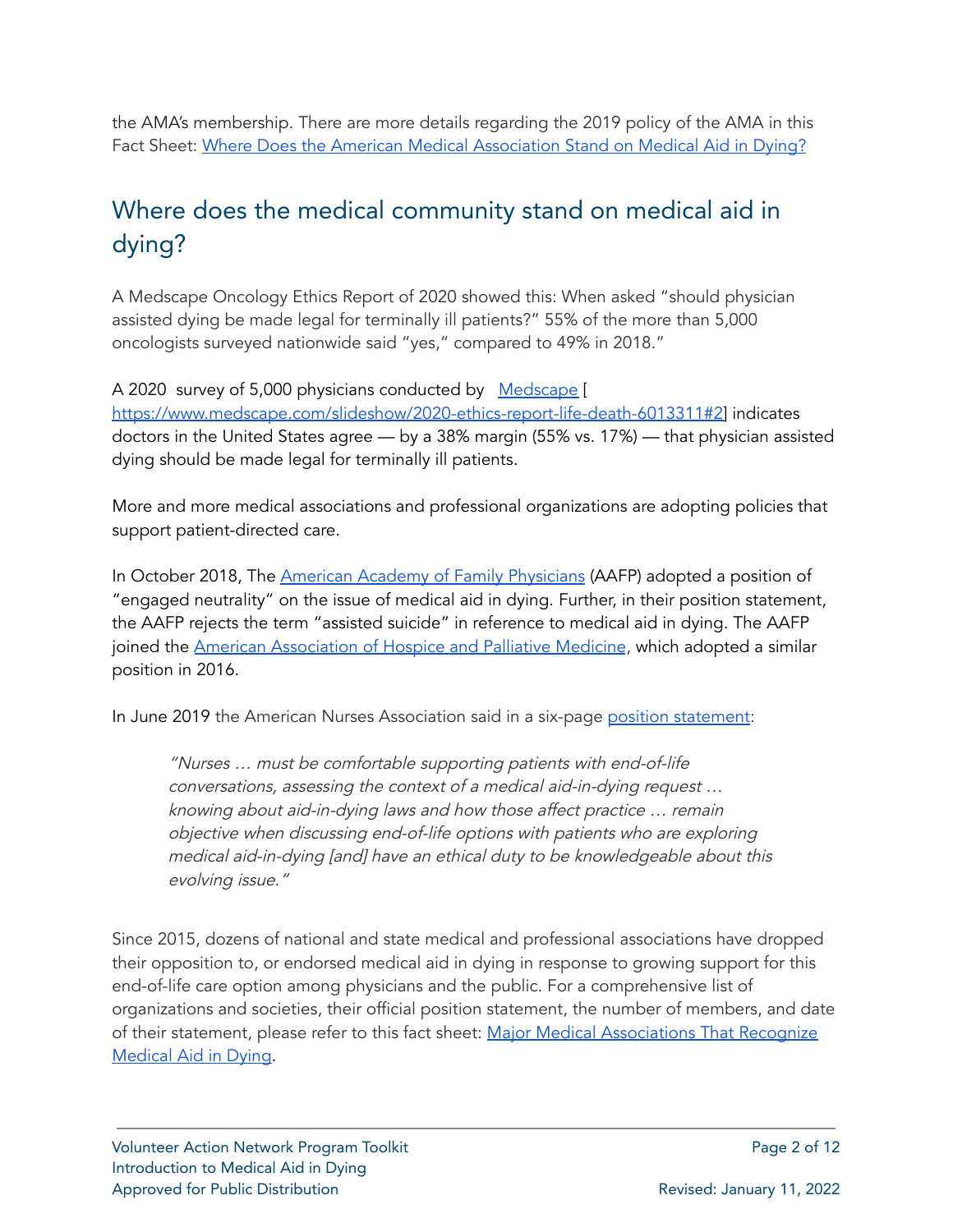#### How are palliative care and medical aid in dying related?

A New England Journal of Medicine study of hospice nurses and social workers in Oregon reported that symptoms like pain, depression, anxiety, extreme air hunger, and fear of dying were less pronounced among hospice patients who requested aid-in-dying medication, indicating a strong palliative care benefit for having an aid-in-dying prescription on hand regardless of whether it ever gets filled or ingested. Get more details in the fact sheet [Medical](https://compassionandchoices.org/resource/medical-aid-dying-palliative-care/) Aid in Dying and [Palliative](https://compassionandchoices.org/resource/medical-aid-dying-palliative-care/) Care

#### Is medical aid in dying the same as assisted suicide?

No, they are not the same. Factually, legally and medically speaking, it is inaccurate to equate medical aid in dying with assisted suicide. Those who qualify for medical aid in dying may already have the option to not prolong their deaths by refusing unwanted medical treatment, stopping life sustaining treatment, or voluntary stopping of eating and drinking (VSED). These options are not equated with suicide because, like medical aid in dying, they are processes supported at the end-of-life by healthcare systems. The terminally ill person who decides to utilize medical aid in dying is deciding not to prolong a difficult and often painful dying process.

Additionally, from a legal perspective, the Oregon, Washington, Vermont, California, Colorado, Hawaii, New Jersey, Maine, New Mexico, and District of Columbia laws emphasize with the same or similar language that: "Actions taken in accordance with [the Act] shall not, for any purpose, constitute suicide, assisted suicide, mercy killing or homicide, under the law." Assisting a suicide remains a felony in states where medical aid in dying is authorized. Saying "assisted suicide" inaccurately characterizes a legally authorized, legitimate medical practice as criminal activity under the law.

Medical aid in dying is utilized by terminally ill people who seek a gentle, peaceful death and avoid unbearable suffering in the final days of the dying process. Please see the fact sheet Medical [Aid-in-Dying](https://compassionandchoices.org/resource/assisted-suicide/) Is Not Assisted Suicide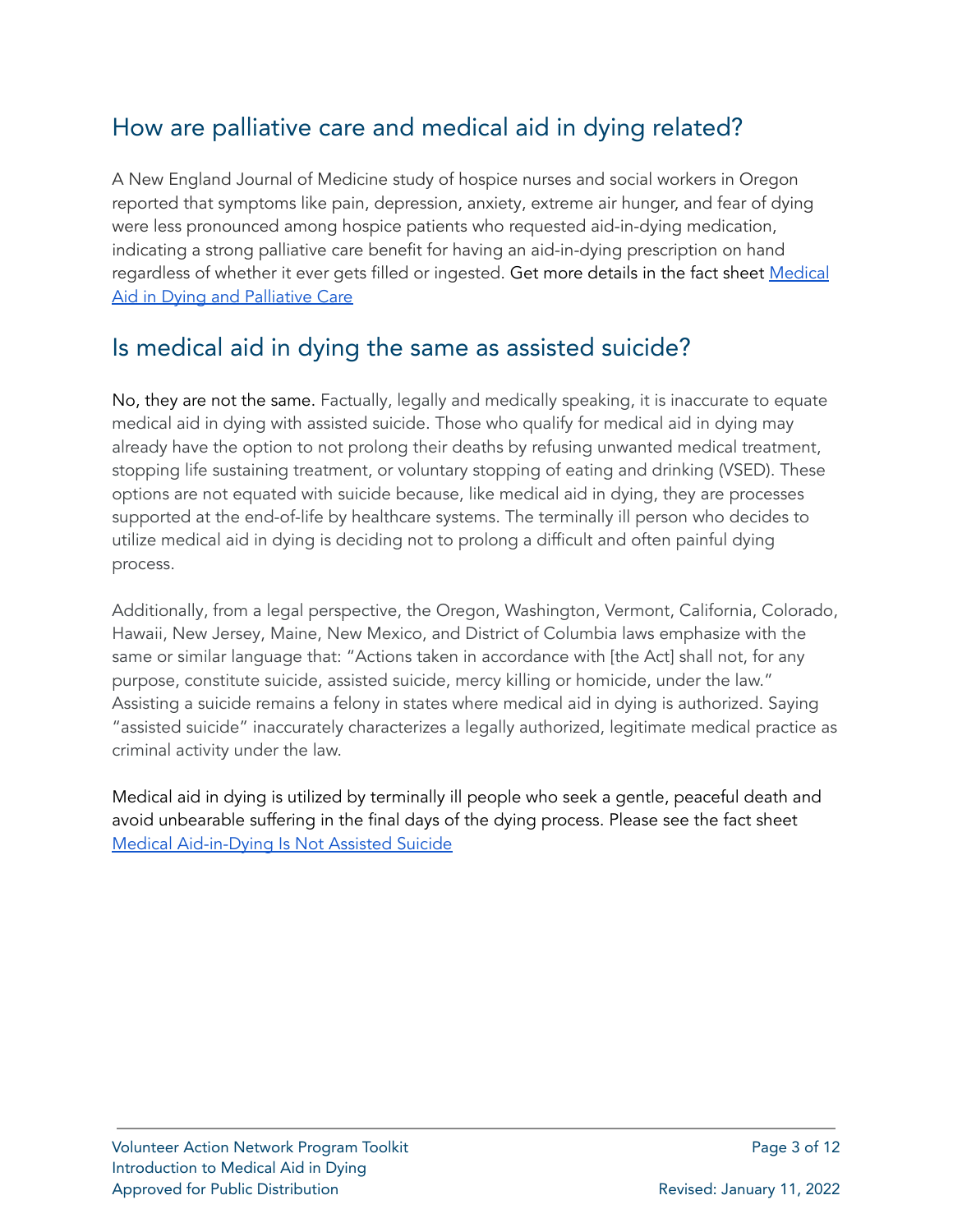## **Frequently Asked Questions and Resources**

Where is medical aid in dying authorized?

Medical Aid in Dying is authorized in ten states and Washington D.C.

- **1994: Oregon** Voters pass legislation called the Oregon Death with Dignity Act, and the law was promptly challenged; In 1997 the Oregon state Supreme Court upheld the Death with Dignity Act of 1994. Lawmakers pass amended legislation in 2019.
- **1997: Oregon** Death with Dignity Act takes effect.
- **2008: Washington Voters** pass an Oregon-style medical aid-in-dying law that takes effect in March 2009.
- **2009: Montana State Supreme Court** finds in favor of terminally ill Bob Baxter, authorizing medical aid in dying in Montana.
- **2013: Vermont Lawmakers** pass legislation authorizing medical aid in dying that takes effect in May 2013.
- **2015: California Lawmakers** pass legislation authorizing medical aid in dying that takes effect June 2016. Lawmakers pass amended legislation in 2021.
- **2016: Colorado Voters** pass a medical aid-in-dying law on the ballot, by a margin of 65%, that takes effect December 2016.
- **2016: Washington, D.C. Lawmakers** pass legislation authorizing medical aid in dying that takes effect in February 2017.
- **2018: Hawai'i Lawmakers** pass legislation authorizing medical aid in dying that takes effect in January 2019.
- **2019: New Jersey Lawmakers** pass legislation authorizing medical aid in dying that takes effect in September 2019.
- **2019: Maine Lawmakers** pass legislation authorizing medical aid in dying that takes effect in September 2019.
- **2021: New Mexico Lawmakers** pass legislation authorizing medical aid in dying that takes effect in June 2021.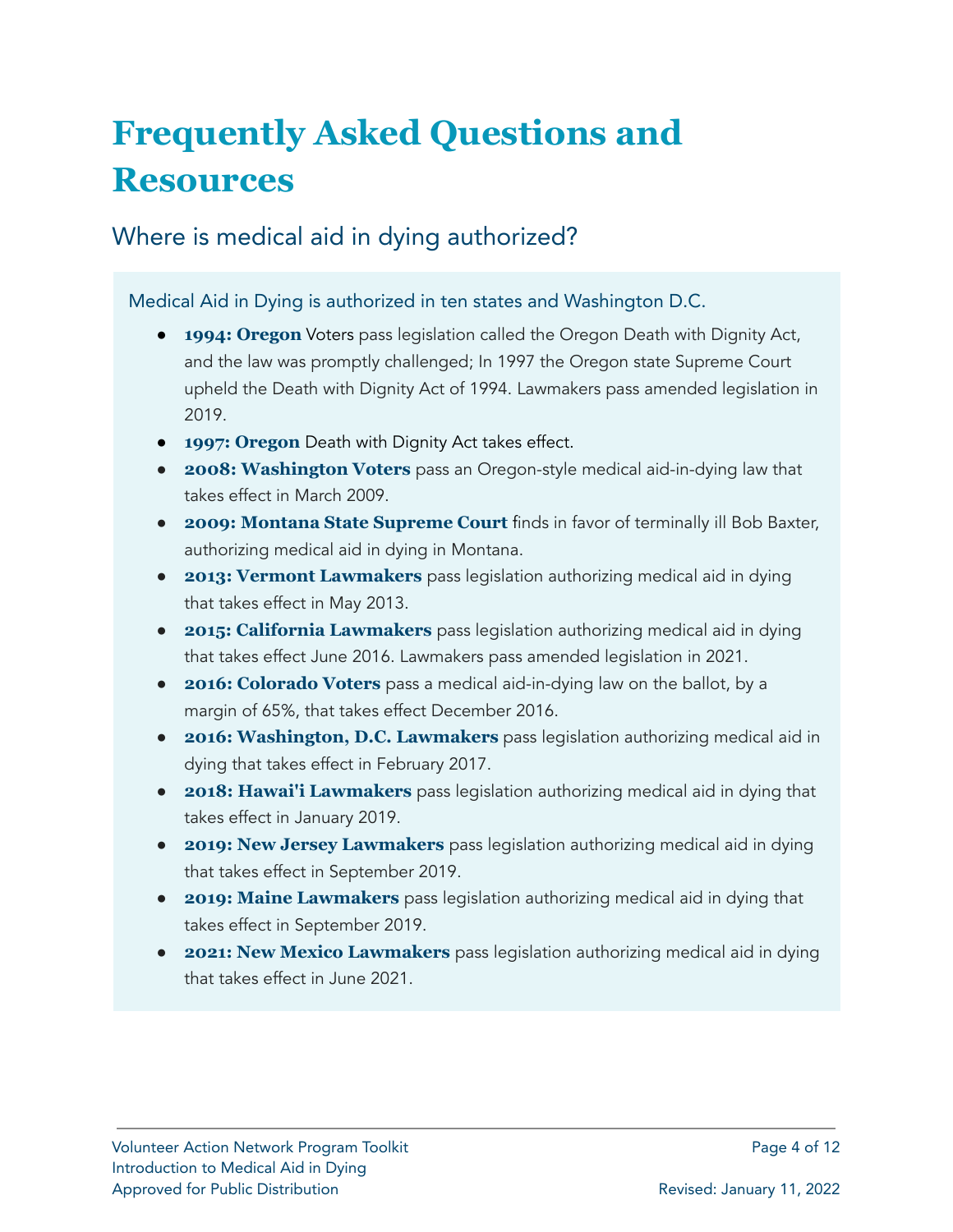#### What is the history of the end-of-life options movement?

With roots in the 1970s, the founding of the Hemlock Society in the 1980s, the passage of the nation's first medical aid-in-dying law in the 1990s and a merger that created Compassion & Choices in the 2000s, there are many milestones in the history of the movement. Visit the History of the [Movement](https://compassionandchoices.org/resource/history-end-life-choice-movement/) fact sheet for a comprehensive history of this nationwide movement. This timeline has some of the highlights:

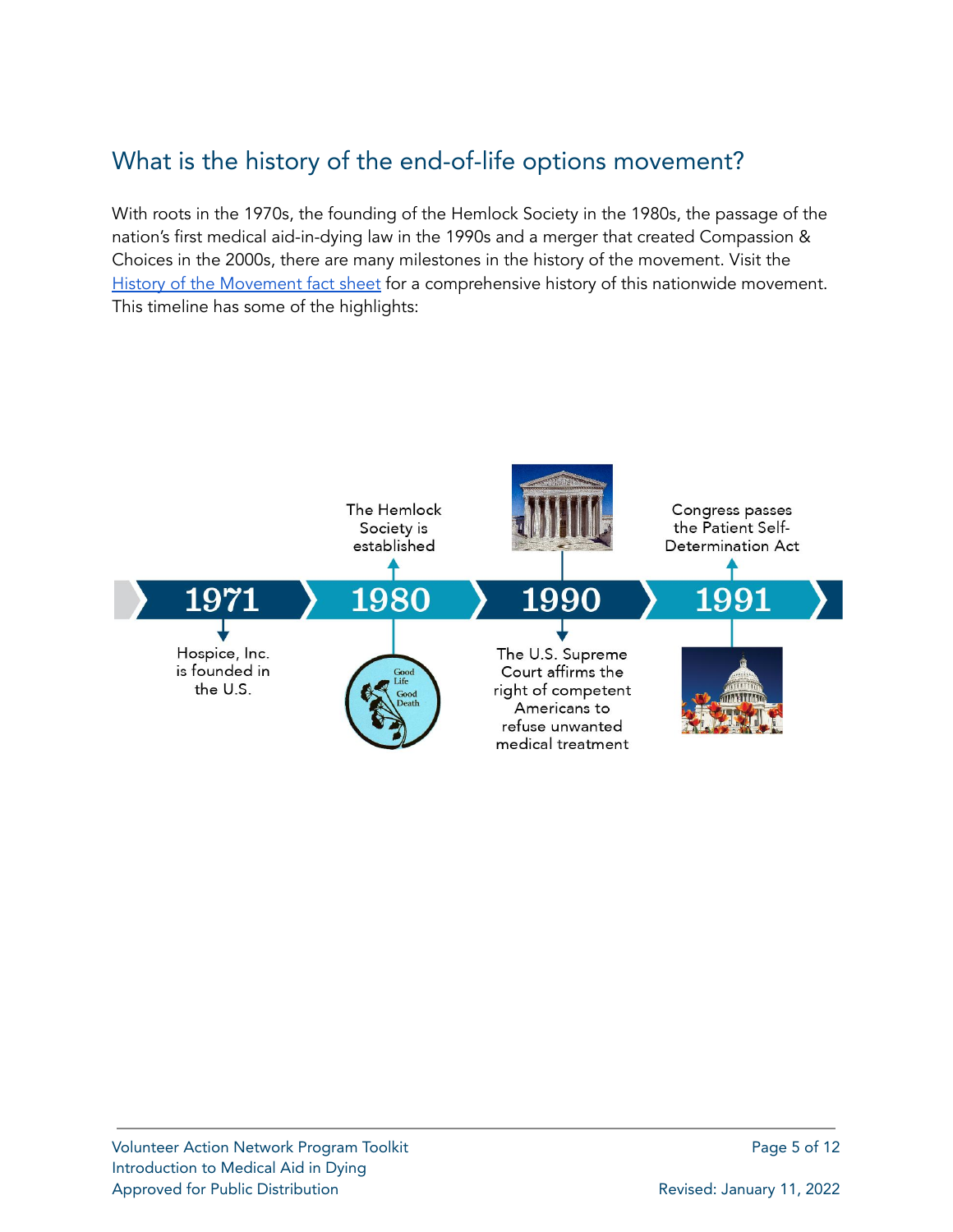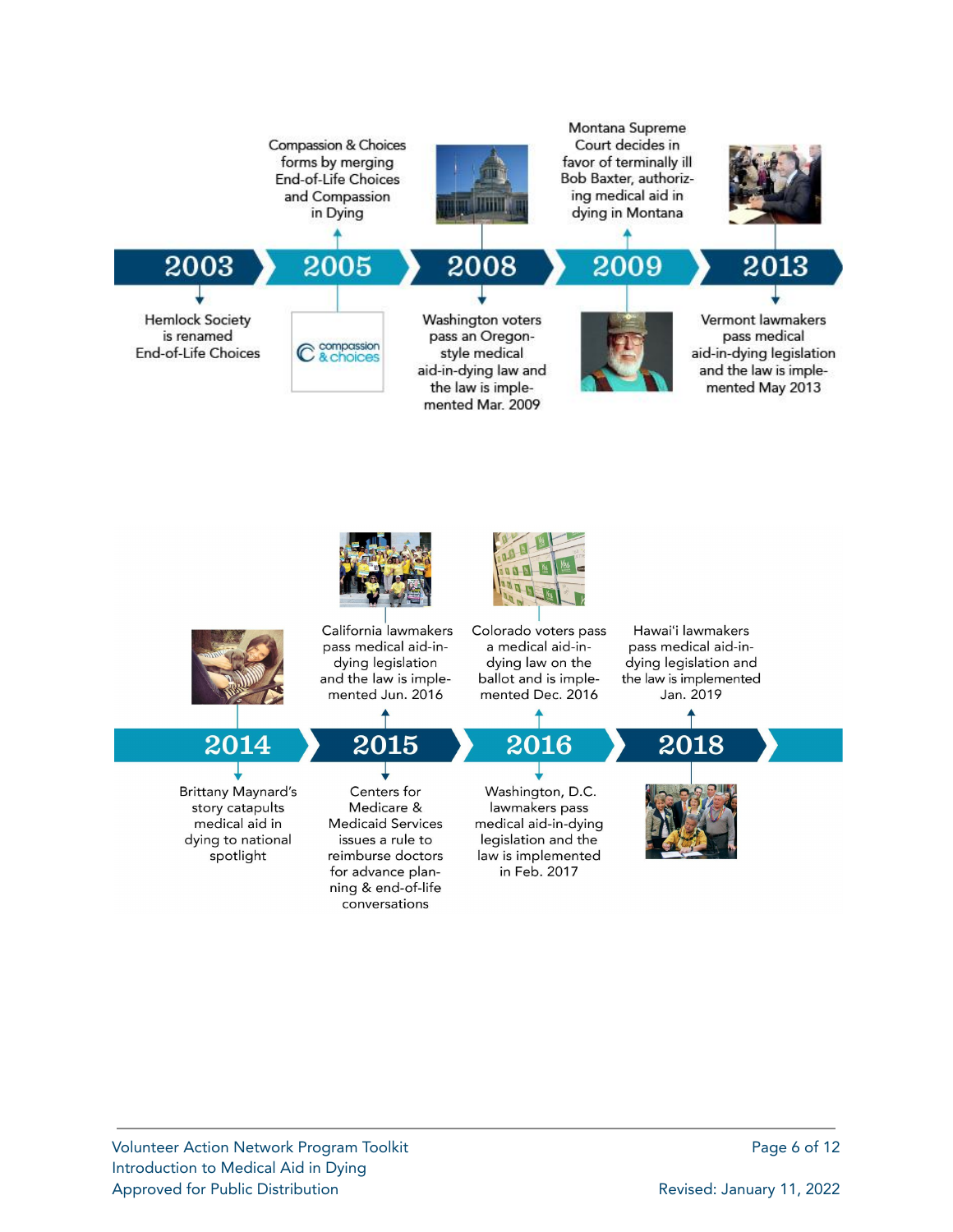

#### What can we learn from over 20 years of data in Oregon?

In a recent executive summary of more than two decades of data on medical aid in dying in Oregon, collection and publication of which is required by the Oregon Health Authority as a condition of the law, it was shown:

> "In 2020, 370 people were reported to have received prescriptions under the DWDA. As of January 22, 2021, 245 people had died in 2020 from ingesting the prescribed medications, including 22 who had received prescriptions in previous years. Demographic characteristics of DWDA patients were similar to those of previous years: most patients were aged 65 years or older (81%) and white (97%). While cancer still accounted for most underlying illnesses (66%), patients with heart disease (11%) outnumbered those with neurological disease (8%) for the first time in 2020. OHA made no referrals to the Oregon Medical Board for failure to comply with DWDA requirements."

Read the details: Oregon [Department](https://www.oregon.gov/oha/PH/PROVIDERPARTNERRESOURCES/EVALUATIONRESEARCH/DEATHWITHDIGNITYACT/Pages/ar-index.aspx) of Health Annual Reports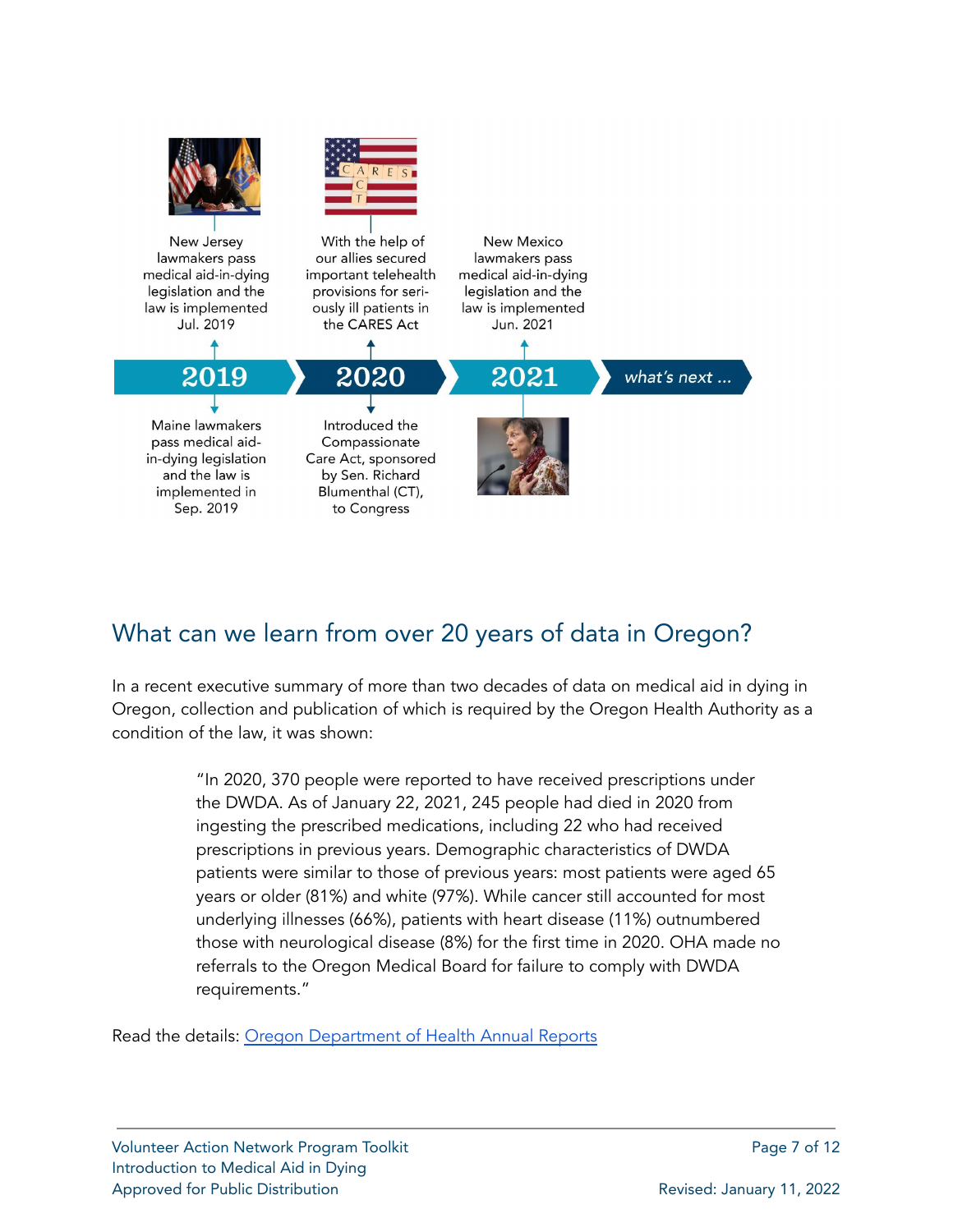Each state where medical aid in dying is authorized has its own reporting requirements with their Department of Health. Please refer to the state government Department of Health for more information.

#### Is there a compilation of data to reference?

Review this report: Medical Aid in Dying: A Policy to [Improve](https://compassionandchoices.org/resource/medical-aid-in-dying-data-book/) Care and Expand Options at [Life's](https://compassionandchoices.org/resource/medical-aid-in-dying-data-book/) End. This resource provides you with evidence-based, patient-driven facts about medical aid in dying and addresses the most common questions, concerns and hypothetical claims that we hear across the nation. It is offered in the spirit of partnership, and in the hope that we can build on the positive evidence and experience of the authorized jurisdictions by passing evidence-based legislation in your state.

#### What does public polling on medical aid in dying show?

Consistently large majorities in the United States across generations, genders, educational, political, racial and and religious groups favor legislation to authorize medical aid in dying.

A Gallup Poll Social Survey in May 2020 showed 61% of participants agreed that: "When a person has a disease that cannot be cured and is living in severe pain…doctors should…be allowed by law to assist the patient to [access medical aid in dying.]""

A 2018 Medscape poll revealed nearly six out of 10 doctors (58%) among 5,200 physicians across 29 specialties say that "'physician-assisted suicide' or 'physician-assisted dying' should be made legal for terminally ill patients." Learn more in the fact sheet Polling on [Medical](https://compassionandchoices.org/resource/polling-medical-aid-dying/) Aid in [Dying.](https://compassionandchoices.org/resource/polling-medical-aid-dying/)

#### Do faith leaders support medical aid in dying?

Independent polling data compiled in 2016 by LifeWay Research, a christian research group, shows that medical aid in dying is supported by people of various faiths including Christians (59%), Catholics (70%), Protestants (53%), those of other religions (70%) and those who identify as nonreligious (84%).

Archbishop Desmond Tutu expressed, "I have been fortunate to spend my life working for dignity for the living. Now I wish to apply my mind to the issue of dignity for the dying. I revere the sanctity of life — but not at any cost … People should die a decent death. For me that means having had the conversations with those I have crossed with in life and being at peace. It means being able to say goodbye to loved ones — if possible, at home."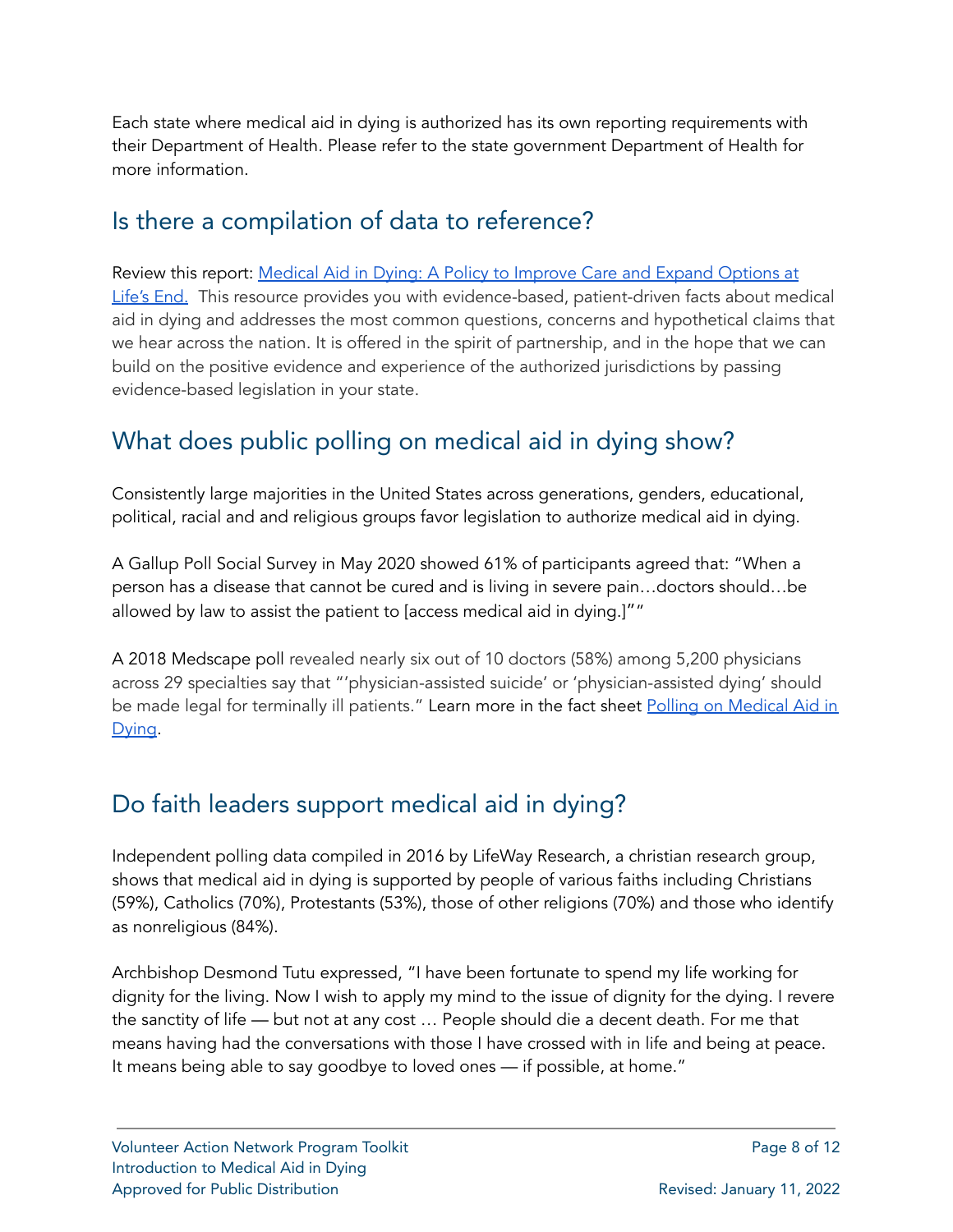The Sam De Witt Proctor Conference, a progressive faith leader group endorsed medical aid in dying in 2019.

Fact sheet: [Frequently](https://compassionandchoices.org/resource/frequently-asked-questions-faith-leaders/) Asked Questions for Faith Leaders Fact sheet: Faith Leaders and [Communities](https://compassionandchoices.org/wp-content/uploads/2018/07/FS-Faith-Support-Medical-Aid-in-Dying-FINAL-11-30-17.pdf) Support Medical Aid in Dying

#### What are the facts about medical aid in dying and people with disabilities?

Disability Rights Oregon (DRO) has received no complaints about coercion or abuse of the practice in the 20-plus years since Oregon's medical aid-in-dying law was implemented in 1997. In a letter dated February 14, 2019, Executive Director Bob Joondeph states,

"In the years since passage of the Oregon Death with Dignity Act (the Act), DRO has received very few complaints from disabled Oregonians about the Act. All of the complaints we have received have focused on the concern that the Act might discriminate against persons with disabilities who would seek to make use of the Act but have disabilities that would prevent self-administration, thereby denying these persons the ability to use the Act. DRO has never to my knowledge received <sup>a</sup> complaint that <sup>a</sup> person with disabilities was coerced or being coerced to make use of the Act. "

Gene Hughes, a disability rights activist from New York, sums up his support of medical aid in dying like this:

"We cannot advocate for the rights of people living with disabilities to be able to make their own choices and healthcare decisions during life, only to deny those freedoms at the end of life. I believe much of the objection to medical aid in dying is driven by fear and misunderstanding. Dying is <sup>a</sup> part of living."

Fact Sheet: Medical [Aid-in-Dying](https://compassionandchoices.org/resource/medical-aid-dying-people-disabilities/) and People With Disabilities Fact Sheet: [Misconceptions](https://compassionandchoices.org/take-action/community-outreach/disability-community/misconceptions-about-medical-aid-in-dying-and-the-disabilities-community/) about Medical Aid-in-Dying and the Disabilities Community

#### Is insurance affected by medical aid in dying?

There is a common misconception that utilizing medical aid in dying will have a negative impact on insurance coverage. The fact is that there is no connection between denial of insurance coverage and medical aid in dying. Fact sheet: **Insurance [Coverage](https://compassionandchoices.org/resource/insurance-coverage-medical-aid-dying/) and Medical Aid in Dying**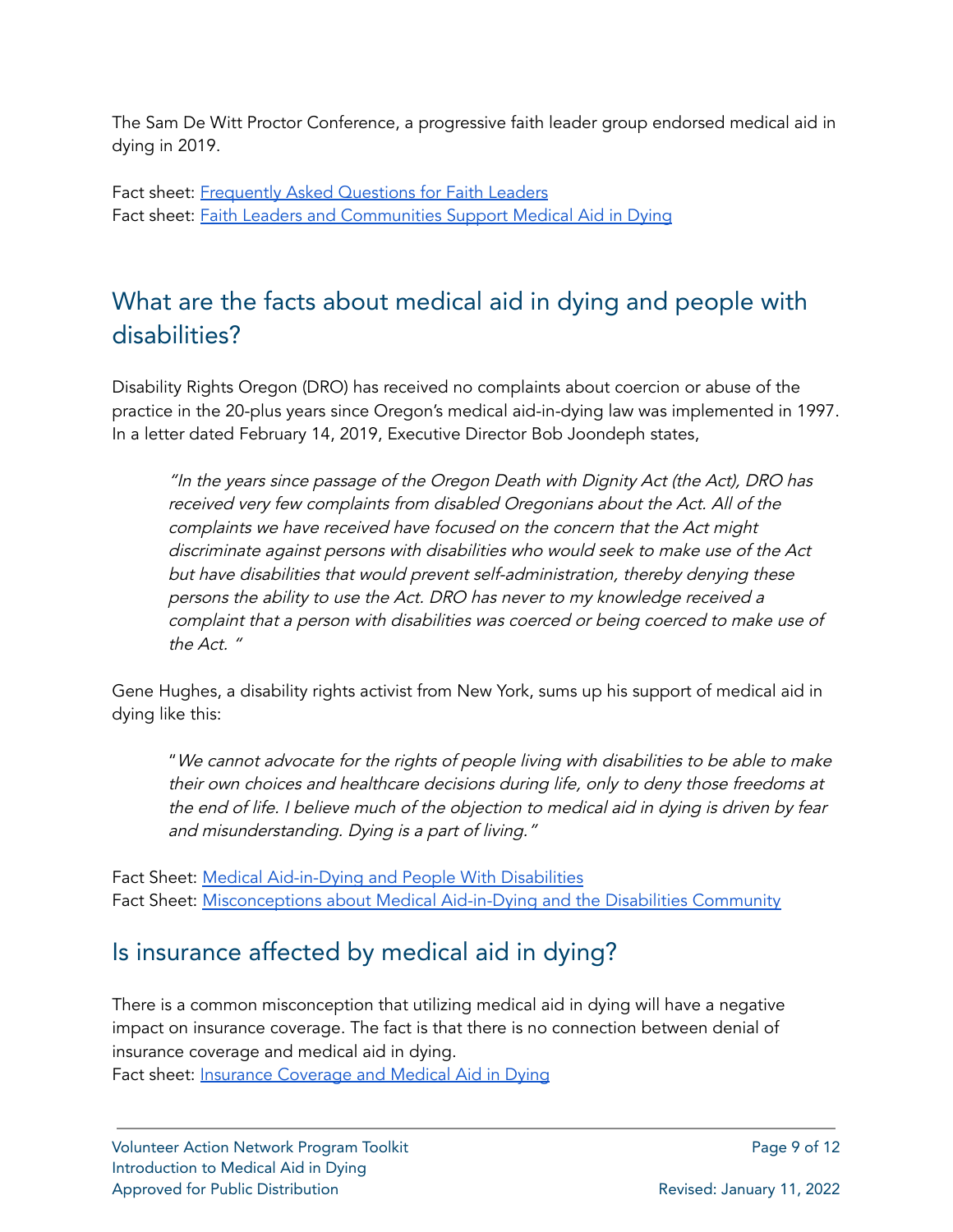#### How does medical aid in dying affect a death certificate?

The underlying terminal illness is listed as the cause of death when someone uses the option of medical aid in dying. This practice is consistent with the way doctors routinely report death on a death certificate regardless of the variety of ways that people with terminal illnesses die. For example, doctors don't list "disconnecting the ventilator" or "asphyxiation" as the cause of death for a person who had a massive stroke and was ultimately removed from life support. They list "stroke" or "cerebrovascular accident." Because public health officials use death certificates to compile data on various statistics, including leading causes of death, and report that data to the National Center for Health Statistics based upon the International Classification of Diseases (ICD), the underlying terminal illness is the most accurate and relevant data to provide. Learn more from the fact sheet Medical [Aid-in-Dying](https://docs.google.com/document/d/14VdgjKedTdpy2-R3xzBpUwz4UhaNyQoRfPZ-TZKZc5U/edit) and Death Certificates

#### What is the medication protocol?

Patients have various options for taking the medication. The type and dosage of aid-in-dying medication the doctor prescribes for the terminally ill person can vary. Just like there is not one blood pressure medicine, there is not just one medication for medical aid in dying. Historically, prescriptions for medical aid in dying involved three separate medications: two to speed absorption and prevent nausea, followed by a short-acting barbiturate. However, as science and technology continue to advance, and due to market-driven variations in the costs and availability of drugs over time, several medications and combinations of medications have been developed and are now successfully used in medical aid-in-dying prescriptions.

Once the prescription is filled, the terminally ill person continues to have the option to take or not take it, or to delay the date. Intravenous (IV) administration of aid-in-dying medication is not allowed or practiced in any authorized state, and injection is explicitly prohibited in each of the laws. In rare cases, the medication may be given via rectal catheter or feeding tube.

#### How do medical aid-in-dying laws differ by state?

Medical aid-in-dying laws (Oregon, Washington, Vermont, California, Colorado, Hawai'i, the District of Columbia, New Jersey, Maine and New Mexico) are all similar to and modeled after Oregon's law with various nuances. Each has core protections in place to ensure the laws serve only eligible and qualified patients. For example, core safeguards include that anyone seeking medical aid in dying must be terminally ill and mentally capable, must make the request on their own behalf, may withdraw their request or decide not to use the medication, and must be able to self-ingest the medication.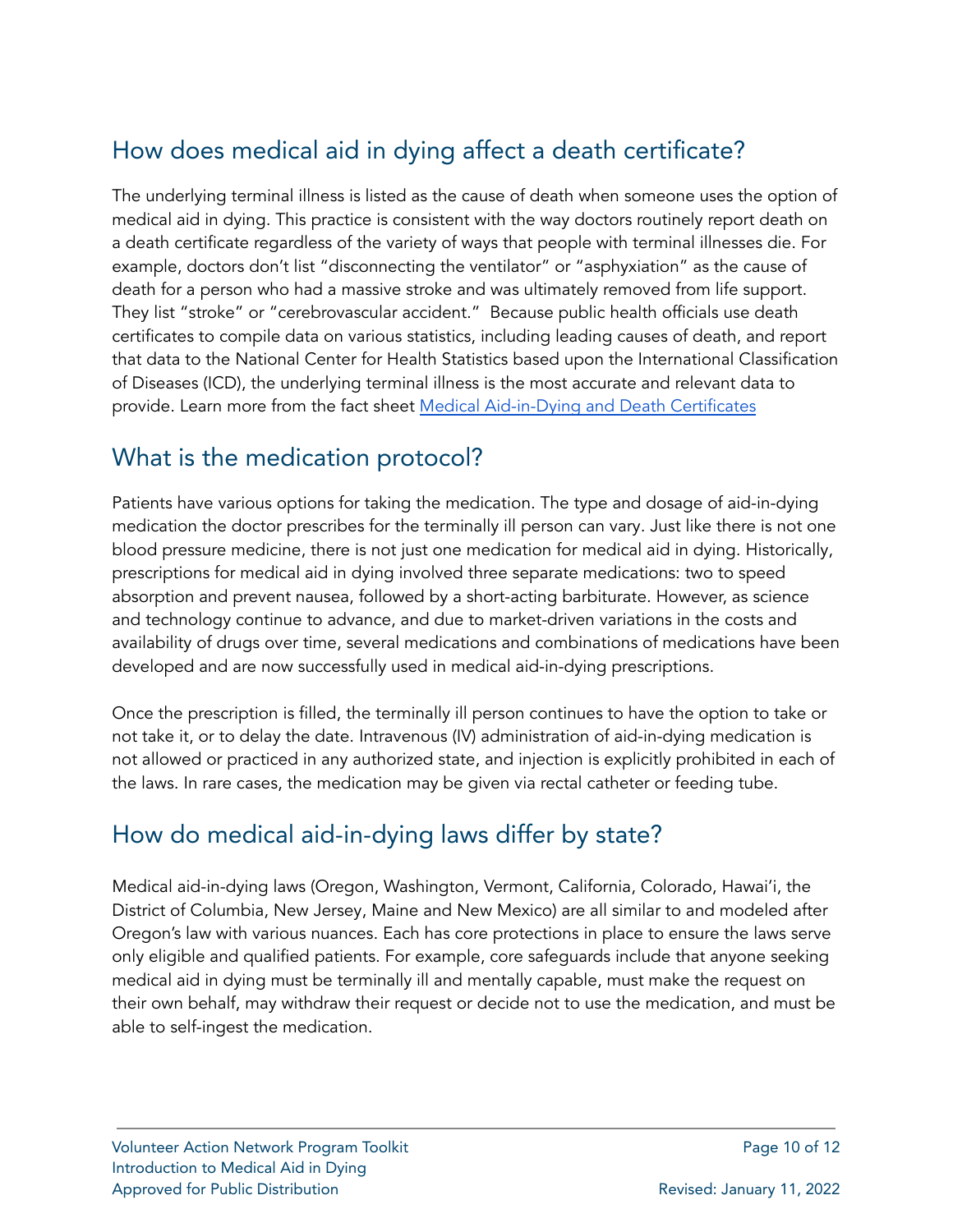Components of laws that may vary per jurisdiction include length of waiting period or days between first and second request, whether a request must be made in writing or witnessed, reporting requirements for Qualified clinicians, and other definitions and references to each state(s) statutes. More information about the law in each authorized state can be found on each state subsection of the In Your [State](https://compassionandchoices.org/in-your-state/) page on the Compassion & Choices website.

The Montana State Supreme Court finding in favor of plaintiff Bob Baxter is the only case of a state authorizing medical aid in dying via court ruling.

Each jurisdiction's regulatory and procedural requirements differ slightly according to the laws of the jurisdiction, but the standard of care in authorized jurisdictions include four keystone provisions. The person must:

- $\gg$  Be an adult, at least 18 years old.
- $\gg$  Be mentally capable of healthcare decision-making and acting voluntarily.
- $\gg$  Have a terminal diagnosis with a prognosis of six months or less to live.
- $\gg$  Self-ingest the medication.

Other regulatory and procedural requirements with some variation in each state may include:

- $\gg$  The person is fully informed of all their options.
- $\gg$  The person must request the prescription from their qualified clinician, verbally and in writing.
- $\gg$  Witnesses must sign the request form confirming the person is acting voluntarily.
- $\gg$  There may be a waiting period between an initial and second request.
- $\gg$  The qualified clinician must offer the person multiple opportunities to take back the request.
- $\gg$  Residency in the state where they intend to ingest the medicine.

Additional important components may also include specific details and definitions:

- $\gg$  Medical aid-in-dying is specifically not considered suicide or assisted suicide.
- $\gg$  The terminal disease is listed as the cause of death on the death certificate.
- $\gg$  Wills, contracts, insurance and annuity policies are not affected.
- $\gg$  People have the right to rescind their request at any time.
- $\gg$  People have the right to decide not to take the medication once they have it.
- $\gg$  Unused medical aid-in-dying medication is subject to the same safe disposal procedures as all other controlled substances, including lethal drugs.
- $\gg$  The person must not take the medications in public.
- $\gg$  Provider participation is entirely voluntary, not mandated.